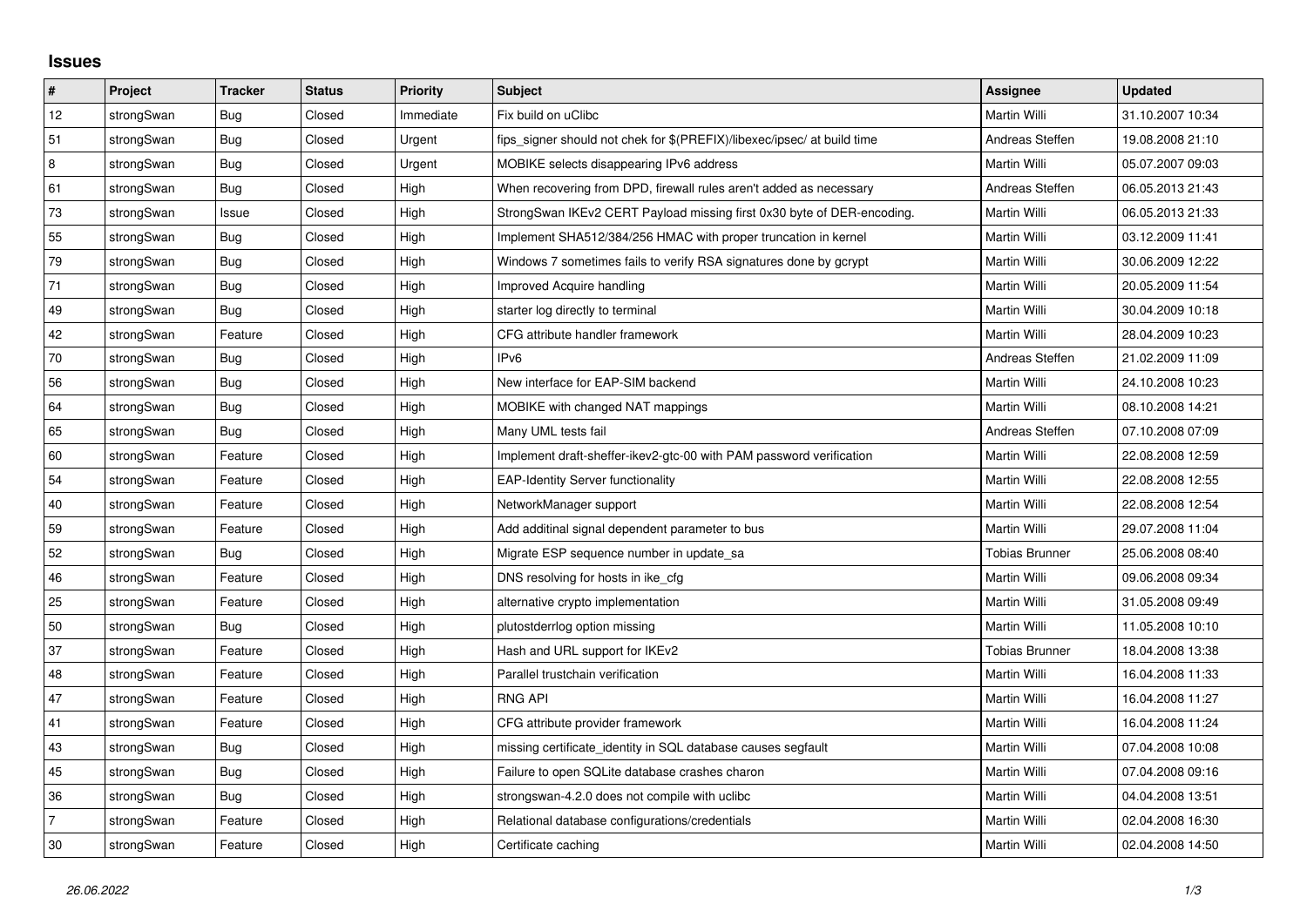| $\pmb{\#}$     | Project    | <b>Tracker</b> | <b>Status</b> | <b>Priority</b> | <b>Subject</b>                                                              | Assignee            | <b>Updated</b>   |
|----------------|------------|----------------|---------------|-----------------|-----------------------------------------------------------------------------|---------------------|------------------|
| 35             | strongSwan | <b>Bug</b>     | Closed        | High            | ikev2/ocsp-no-signer-cert scenario segfaults                                | Martin Willi        | 02.04.2008 09:45 |
| 34             | strongSwan | Bug            | Closed        | High            | ikev2/multi-level-ca-loop segfaults                                         | Martin Willi        | 31.03.2008 09:19 |
| 26             | strongSwan | Bug            | Closed        | High            | Port all tools to new crypto/credential APIs                                | Martin Willi        | 21.03.2008 18:04 |
| 33             | strongSwan | Bug            | Closed        | High            | ikev2/crl-revoked scenario broken                                           | Martin Willi        | 19.03.2008 19:02 |
| 31             | strongSwan | Bug            | Closed        | High            | ikev2/rw-eap-aka-rsa scenario fails                                         | <b>Martin Willi</b> | 19.03.2008 15:25 |
| 32             | strongSwan | Bug            | Closed        | High            | ikev2/rw-no-idr scenario fails                                              | Martin Willi        | 19.03.2008 11:13 |
| 22             | strongSwan | Feature        | Closed        | High            | OCSP support                                                                | Martin Willi        | 10.03.2008 18:41 |
| 21             | strongSwan | Feature        | Closed        | High            | CRL support                                                                 | Martin Willi        | 10.03.2008 18:40 |
| 24             | strongSwan | Feature        | Closed        | High            | Update doxygen documentation                                                | Martin Willi        | 22.02.2008 16:07 |
| 27             | strongSwan | Feature        | Closed        | High            | Create a database API                                                       | <b>Martin Willi</b> | 19.02.2008 15:16 |
| 20             | strongSwan | Feature        | Closed        | High            | Pluggable fetcher plugins                                                   | Martin Willi        | 18.02.2008 09:58 |
| 16             | strongSwan | Feature        | Closed        | High            | Generic plugin architecture                                                 | Martin Willi        | 15.02.2008 09:37 |
| 13             | strongSwan | Feature        | Closed        | High            | Implement a modular credential framework                                    | <b>Martin Willi</b> | 15.02.2008 09:36 |
| 17             | strongSwan | Feature        | Closed        | High            | Pluggable crypto modules                                                    | Martin Willi        | 15.02.2008 09:36 |
| 19             | strongSwan | Feature        | Closed        | High            | Include EAP-MD5 into trunk                                                  | <b>Martin Willi</b> | 13.12.2007 09:48 |
| 18             | strongSwan | Feature        | Closed        | High            | Merge EAP-AKA module into trunk                                             | Martin Willi        | 13.12.2007 09:47 |
| 15             | strongSwan | Feature        | Closed        | High            | Implement rauthentication using RFC4478                                     | Martin Willi        | 30.11.2007 14:55 |
| 14             | strongSwan | Feature        | Closed        | High            | Initiate/Terminate IKE_SAs                                                  | Martin Willi        | 13.11.2007 14:04 |
| 6              | strongSwan | Feature        | Closed        | High            | XML based configuration interface: Control                                  | Martin Willi        | 13.11.2007 14:04 |
| $\overline{2}$ | strongSwan | Feature        | Closed        | High            | Complete MOBIKE support                                                     | Martin Willi        | 31.10.2007 10:30 |
| 11             | strongSwan | Bug            | Closed        | High            | Show IKE_SA status overview                                                 | Martin Willi        | 31.10.2007 10:29 |
| $10$           | strongSwan | Bug            | Closed        | High            | distribution cannot be built because logout.cs template is missing in trunk | Martin Willi        | 18.09.2007 07:43 |
| 5              | strongSwan | Feature        | Closed        | High            | XML based configuration interface: Status query                             | Martin Willi        | 07.08.2007 08:49 |
| 4              | strongSwan | Feature        | Closed        | High            | XML based configuration interface: Infrastructure                           | Martin Willi        | 02.07.2007 16:30 |
| -1             | strongSwan | Feature        | Closed        | High            | Partial MOBIKE implementation                                               | Martin Willi        | 02.07.2007 16:14 |
| 3              | strongSwan | Feature        | Closed        | High            | refactoring of thread management                                            | <b>Martin Willi</b> | 29.06.2007 14:49 |
| 39             | strongSwan | Feature        | Rejected      | High            | Configuration support in Manager                                            | Martin Willi        | 04.07.2014 11:07 |
| 129            | strongSwan | Feature        | Assigned      | Normal          | Relations between ike/child/peer_cfg                                        | Martin Willi        | 06.02.2012 10:50 |
| 57             | strongSwan | Feature        | Closed        | Normal          | new pluto connection option: verify identifier                              | Andreas Steffen     | 25.07.2013 10:07 |
| 68             | strongSwan | Issue          | Closed        | Normal          | ipsec pool - unknown IPSec command                                          | Martin Willi        | 06.05.2013 21:35 |
| 214            | strongSwan | <b>Bug</b>     | Closed        | Normal          | OS X lacks sem timedwait                                                    | Martin Willi        | 20.08.2012 17:22 |
| 128            | strongSwan | Feature        | Closed        | Normal          | Plugin dependencies                                                         | Martin Willi        | 06.02.2012 10:51 |
| 100            | strongSwan | Feature        | Closed        | Normal          | Derive traffic selectors from authentication process                        | Martin Willi        | 23.07.2010 16:53 |